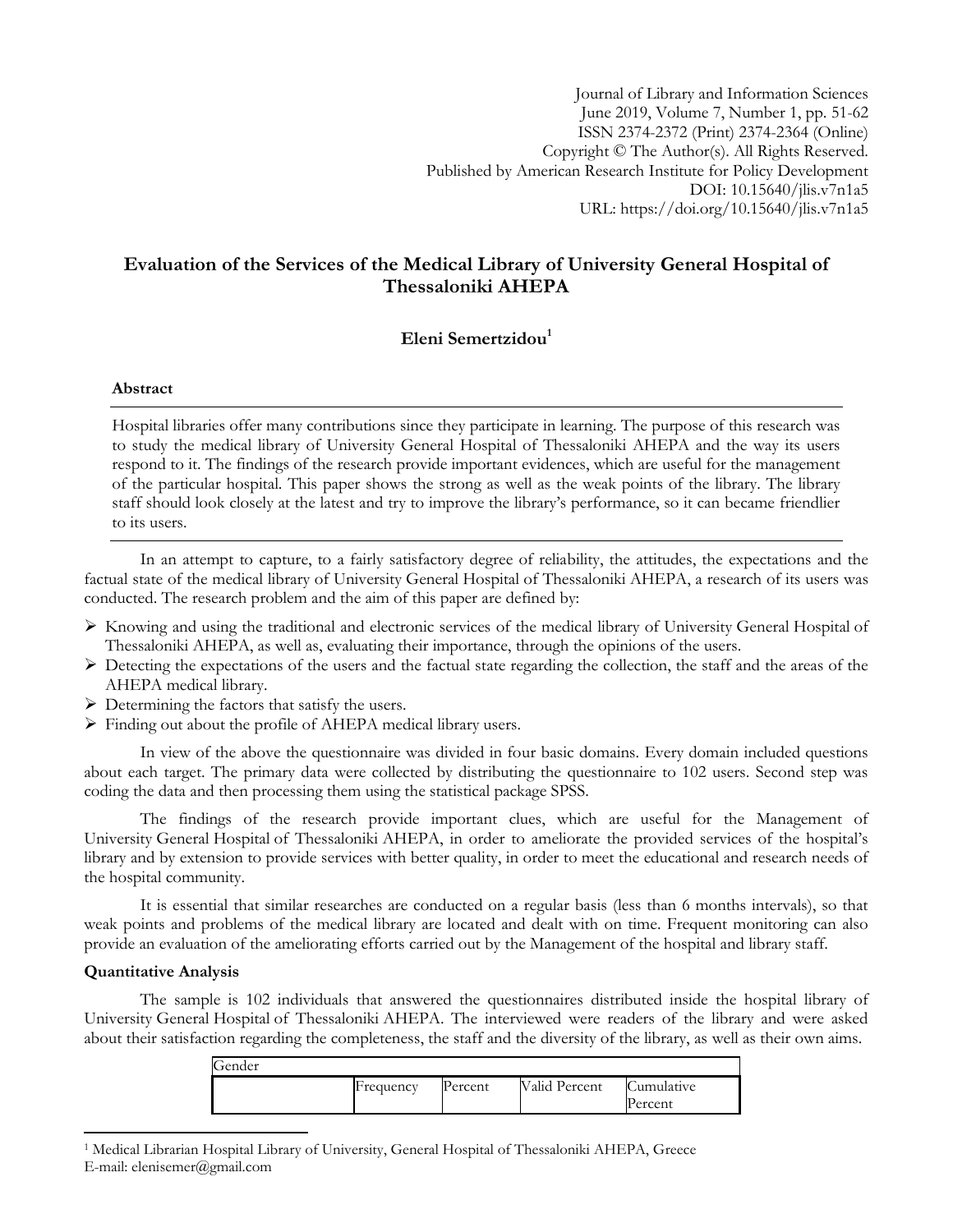

The 84, 2% of the interviewed are women whilst only 15, 8% are men. The sample shows that women have greater tendency to visit the library and to interact with the world of books and research sources.

| Age   |           |           |         |               |            |  |  |  |  |  |
|-------|-----------|-----------|---------|---------------|------------|--|--|--|--|--|
|       |           | Frequency | Percent | Valid Percent | Cumulative |  |  |  |  |  |
|       |           |           |         |               | Percent    |  |  |  |  |  |
|       | 18-25     | 5         | 4,9     | 4,9           | 4,9        |  |  |  |  |  |
|       | $26 - 35$ | 16        | 15,7    | 15,7          | 20,6       |  |  |  |  |  |
| Valid | $36 - 45$ | 35        | 34,3    | 34,3          | 54,9       |  |  |  |  |  |
|       | $46 - 55$ | 37        | 36,3    | 36,3          | 91,2       |  |  |  |  |  |
|       | 56-65     | 9         | 8,8     | 8,8           | 100,0      |  |  |  |  |  |
|       | Total     | 102       | 100,0   | 100,0         |            |  |  |  |  |  |

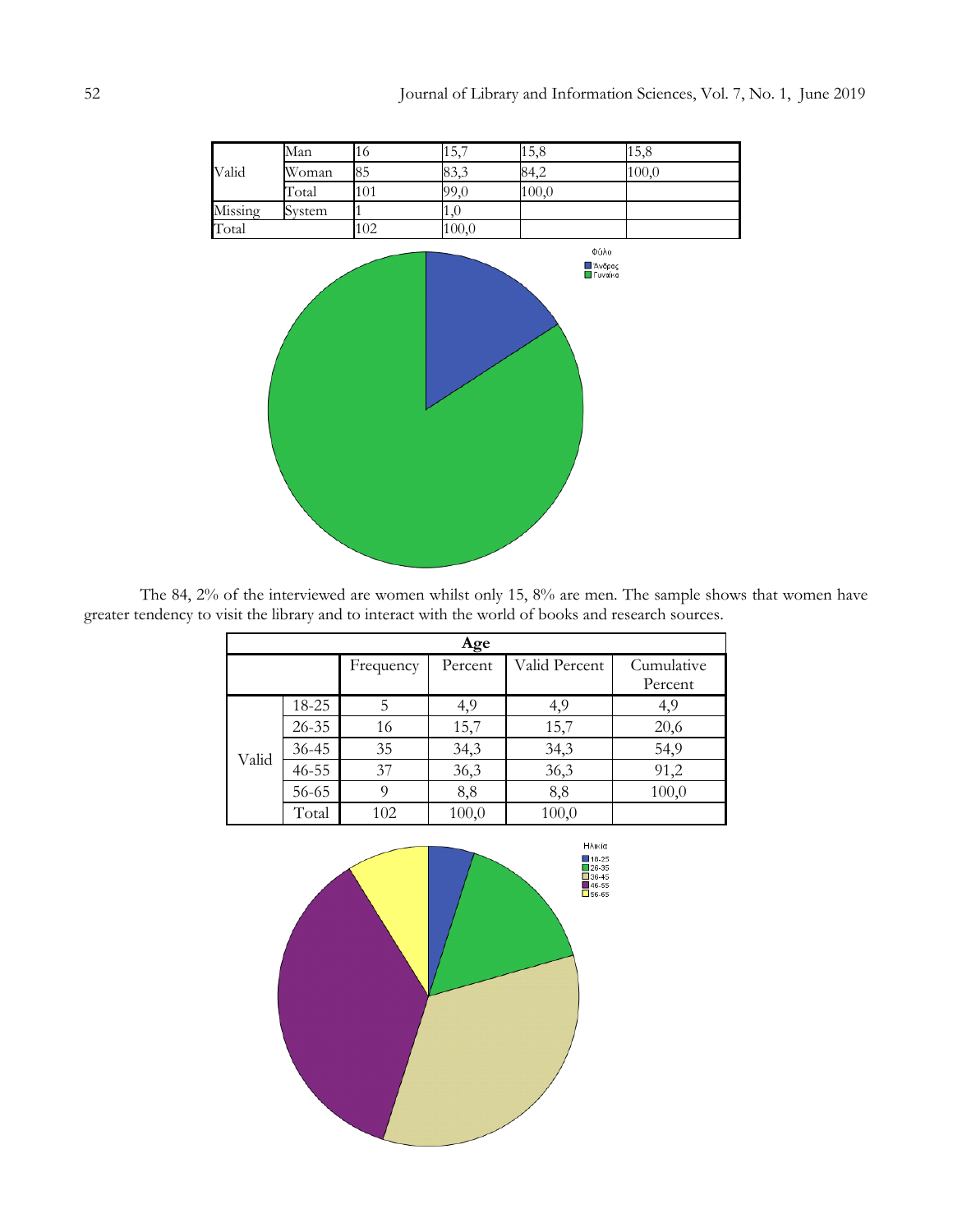#### Eleni Semertzidou 53

70, 6% of the sample belongs to the age group 36 to 55 years old. This percentage shows that the library is used mainly by professionals that seek something specific about their line of expertise. They visit the library in order to find it. The smallest percentage of the sample are the youngest readers of 18 to 25 years old (only 8, 8% of the sample) that are perhaps more familiar with the new technologies and they do not need to go to the library to find the information they need.

| <b>Level of Education</b>                                          |                                      |     |       |       |       |  |  |  |
|--------------------------------------------------------------------|--------------------------------------|-----|-------|-------|-------|--|--|--|
| Frequency<br>Valid Percent<br><b>Cumulative Percent</b><br>Percent |                                      |     |       |       |       |  |  |  |
|                                                                    | Institute for<br>Vocational Training | 12  | 11,8  | 12,1  | 12,1  |  |  |  |
|                                                                    | University                           | 53  | 52,0  | 53,5  | 65,7  |  |  |  |
| Valid                                                              | Master's Degree                      | 19  | 18,6  | 19,2  | 84,8  |  |  |  |
|                                                                    | PhD                                  | 15  | 14,7  | 15,2  | 100,0 |  |  |  |
|                                                                    | Total                                | 99  | 97,1  | 100,0 |       |  |  |  |
| Missing<br>System                                                  |                                      | 3   | 2.9   |       |       |  |  |  |
| Total                                                              |                                      | 102 | 100,0 |       |       |  |  |  |



Level of Education: Graduates of Institutes for Vocational Training, University, Holders of Master's Degree, Holders of PhD.

The majority of the hospital's library visitors are university graduates – 53, 5%. The other categories appear with smaller percentages: 12, 1% is graduate of Institutes for Vocational Training, 19, 2% have a master's degree and 19, 2% have a PhD.

|         | Profession |           |         |               |                    |  |  |  |  |  |
|---------|------------|-----------|---------|---------------|--------------------|--|--|--|--|--|
|         |            | Frequency | Percent | Valid Percent | Cumulative Percent |  |  |  |  |  |
|         | 1          | 13        | 12,7    | 13,3          | 13,3               |  |  |  |  |  |
|         | 2          | 24        | 23,5    | 24,5          | 37,8               |  |  |  |  |  |
|         | 3          | 46        | 45,1    | 46,9          | 84,7               |  |  |  |  |  |
| Valid   | 4          | 4         | 3,9     | 4,1           | 88,8               |  |  |  |  |  |
|         | 5          | 3         | 2,9     | 3,1           | 91,8               |  |  |  |  |  |
|         | 6          | 3         | 2,9     | 3,1           | 94,9               |  |  |  |  |  |
|         | ⇁          | 5         | 4,9     | 5,1           | 100,0              |  |  |  |  |  |
|         | Total      | 98        | 96,1    | 100,0         |                    |  |  |  |  |  |
| Missing | System     | 4         | 3,9     |               |                    |  |  |  |  |  |
| Total   |            | 102       | 100,0   |               |                    |  |  |  |  |  |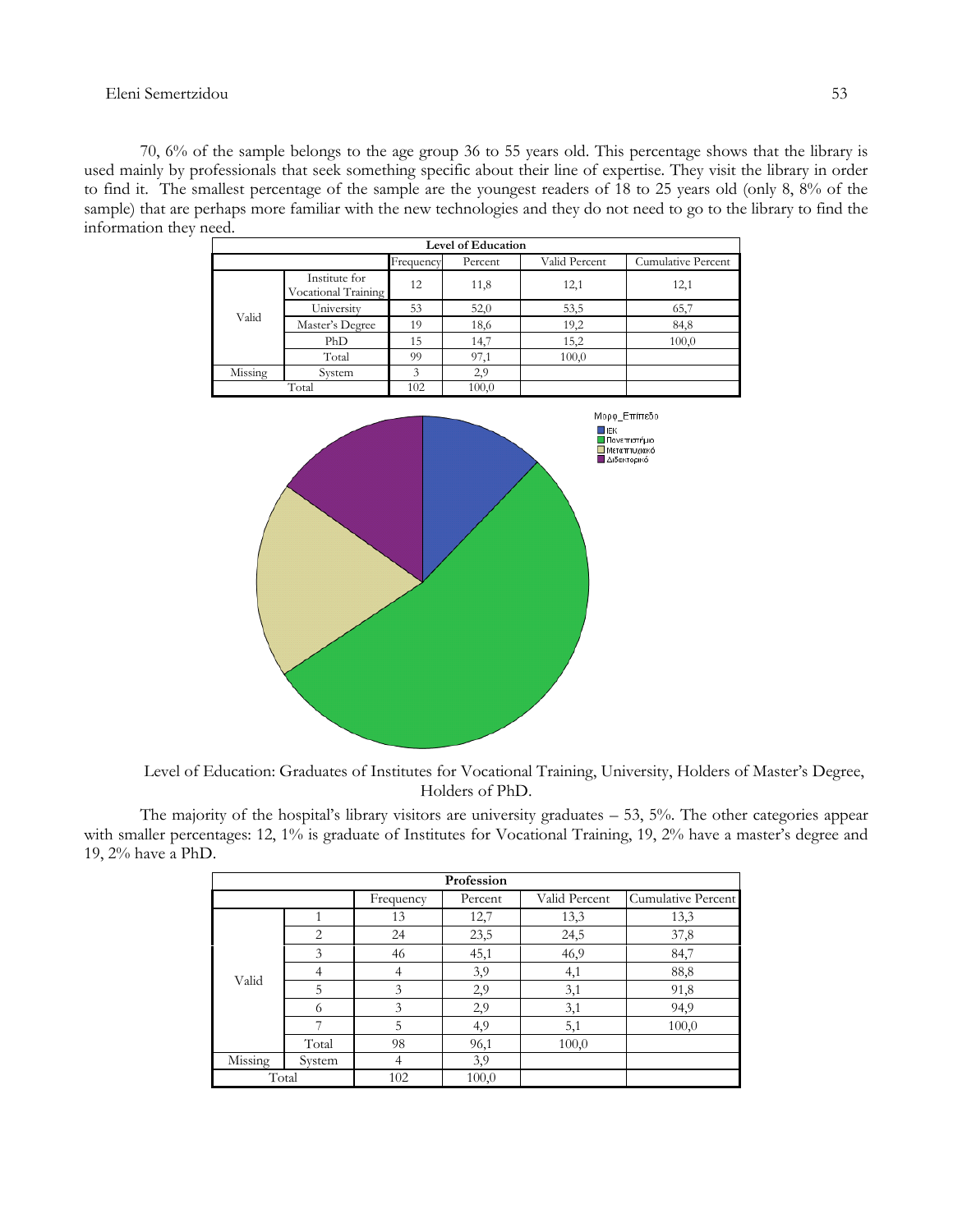

Profession: Doctor, Other Medical Staff, Nurse, Resident, Member of Academic Staff, Research Associate and Student.

There are several professions in the sample, but the nursing staff represents the majority  $-46$ ,  $9\%$ . That shows that almost half of visitors of the library are the lesser medical staff with a 24, 5%, to be followed by the doctors (13, 3%). The rest of the professions are represented with a percentage lesser than 5%.



The percentage of the interviewers that responded positively for the use of the library is 59, 8%, which demonstrates that individuals that are often in the hospital do not make use of the library. Next question analyses the reasons for the small attendance in the library.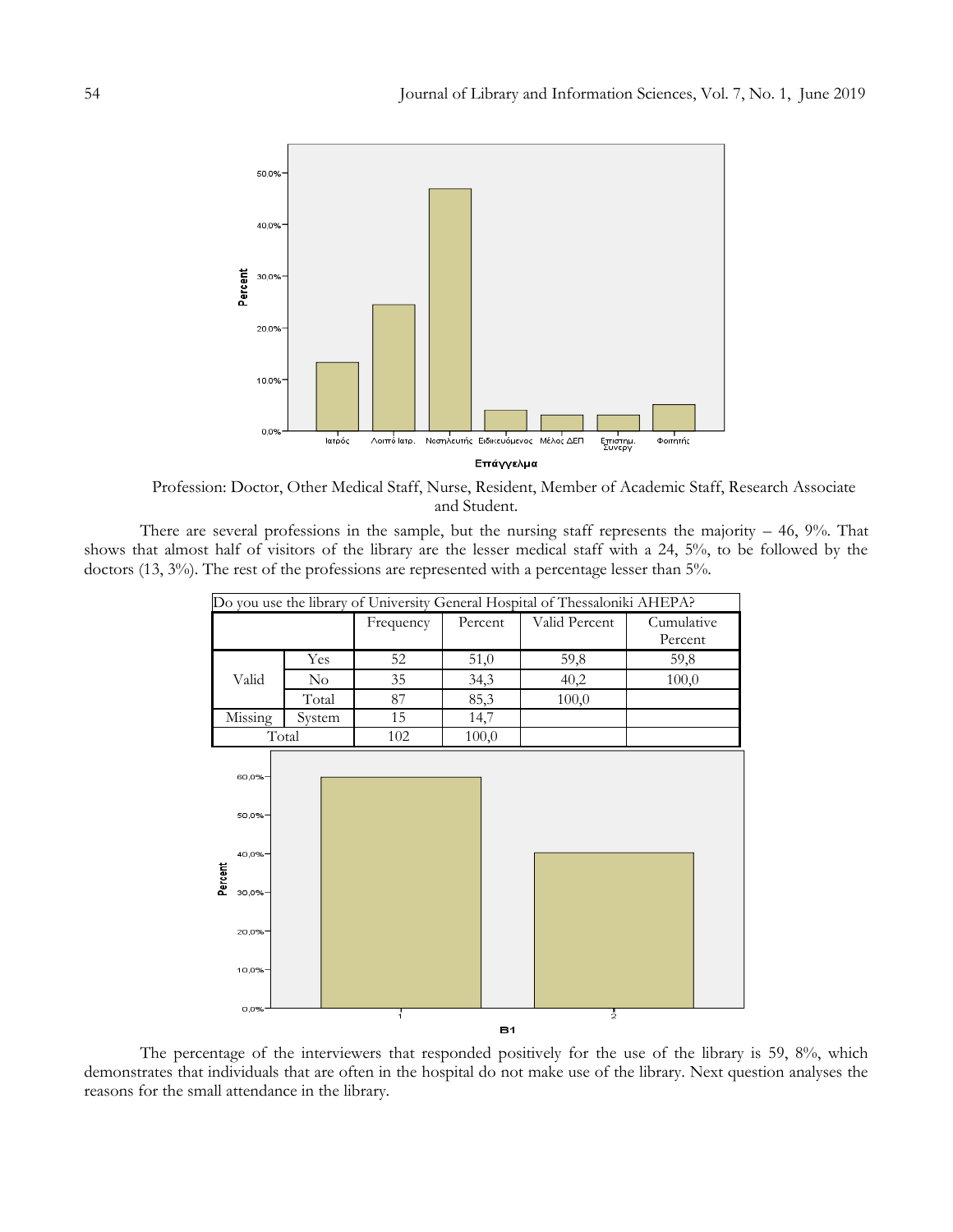|                                                             | If not, state the main reason for not using the library. |                |       |       |       |  |  |  |
|-------------------------------------------------------------|----------------------------------------------------------|----------------|-------|-------|-------|--|--|--|
| Valid Percent<br>Cumulative Percent<br>Percent<br>Frequency |                                                          |                |       |       |       |  |  |  |
|                                                             | Lack of time<br>due to work<br>conditions                | 24             | 23,5  | 70,6  | 70,6  |  |  |  |
| Valid                                                       | Unawareness<br>of the<br>existence of<br>the library     | 8              | 7,8   | 23,5  | 94,1  |  |  |  |
|                                                             | Lack of need<br>for some<br>medical<br>information       | $\overline{2}$ | 2,0   | 5,9   | 100,0 |  |  |  |
|                                                             | Total                                                    | 34             | 33,3  | 100,0 |       |  |  |  |
| Missing                                                     | System                                                   | 68             | 66,7  |       |       |  |  |  |
|                                                             | Total                                                    | 102            | 100,0 |       |       |  |  |  |

70, 6% of the interviewers stated as the main reason the lack of time due to their work that prohibits them from visiting the library and pursue their scientific interests. On the other hand 23, 5% did not know that a library existed.

| In which extent do you think the library of University General Hospital of Thessaloniki AHEPA |                                                             |           |       |       |       |  |  |  |  |  |
|-----------------------------------------------------------------------------------------------|-------------------------------------------------------------|-----------|-------|-------|-------|--|--|--|--|--|
| provides                                                                                      |                                                             |           |       |       |       |  |  |  |  |  |
| substantiated information to cover your scientific needs?                                     |                                                             |           |       |       |       |  |  |  |  |  |
|                                                                                               | Valid Percent<br>Cumulative Percent<br>Frequency<br>Percent |           |       |       |       |  |  |  |  |  |
|                                                                                               | Not at all                                                  |           | 1,0   | 1,1   | 1,1   |  |  |  |  |  |
|                                                                                               | Barelv                                                      |           | 5,9   | 6,9   | 8,0   |  |  |  |  |  |
|                                                                                               | Moderate                                                    | 10        | 9,8   | 11,5  | 19,5  |  |  |  |  |  |
| Valid                                                                                         | Sufficiently                                                | 30        | 29,4  | 34,5  | 54,0  |  |  |  |  |  |
|                                                                                               | Very Much                                                   | <b>40</b> | 39,2  | 46,0  | 100,0 |  |  |  |  |  |
|                                                                                               | Total                                                       | 87        | 85,3  | 100,0 |       |  |  |  |  |  |
| Missing                                                                                       | System                                                      | 15        | 14,7  |       |       |  |  |  |  |  |
| Total                                                                                         |                                                             | 102       | 100,0 |       |       |  |  |  |  |  |



The percentage of the interviewers that responded that the library covers their scientific needs sufficiently or very much is 80, 5%. That percentage is viewed as satisfactory because the main purpose of a hospital library is to provide the necessary scientific material, so that its users can fulfill their obligations towards their scientific specialty.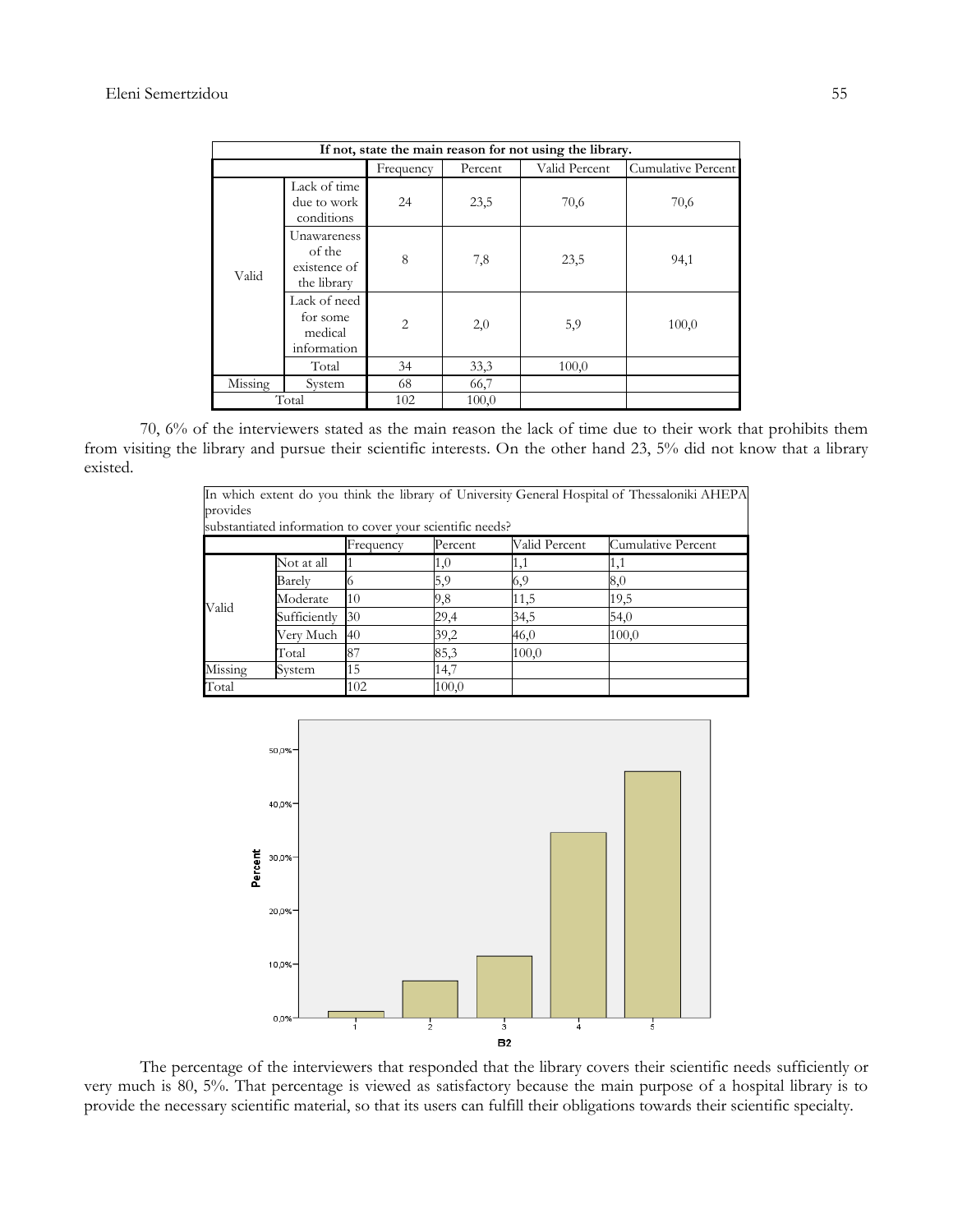|         | In which extent do you think the hospital' library provides specific literature to support the educational needs / activities? |           |         |               |                    |  |  |  |
|---------|--------------------------------------------------------------------------------------------------------------------------------|-----------|---------|---------------|--------------------|--|--|--|
|         |                                                                                                                                | Frequency | Percent | Valid Percent | Cumulative Percent |  |  |  |
|         | Not at all                                                                                                                     |           | 2,0     | 2,3           | 2,3                |  |  |  |
|         | Barely                                                                                                                         |           | 2,0     | 2,3           | 4,6                |  |  |  |
| Valid   | Moderate                                                                                                                       | 16        | 15,7    | 18,4          | 23,0               |  |  |  |
|         | Sufficiently                                                                                                                   | 141       | 40,2    | 47,1          | 70,1               |  |  |  |
|         | Very much                                                                                                                      | 26        | 25,5    | 29,9          | 100,0              |  |  |  |
|         | Total                                                                                                                          |           | 85,3    | 100,0         |                    |  |  |  |
| Missing | System                                                                                                                         |           | 14,7    |               |                    |  |  |  |
| Total   |                                                                                                                                | 102       | 100.0   |               |                    |  |  |  |



In the next question the interviewers respond in a percentage that reaches 77% that the library provides a sufficient or large degree the special literature that they need in order to cover their scientific demands. That demonstrates that the library can fulfill the purposes based on which it was created and can continue its mission.

| The medical library of University General Hospital of Thessaloniki AHEPA<br>must be connected to the Continuing Education? |        |     |       |       |       |  |  |  |
|----------------------------------------------------------------------------------------------------------------------------|--------|-----|-------|-------|-------|--|--|--|
| Valid Percent<br>Cumulative<br>Percent<br>Frequency<br>Percent                                                             |        |     |       |       |       |  |  |  |
|                                                                                                                            | Yes    | 89  | 87,3  | 94,7  | 94,7  |  |  |  |
| Valid                                                                                                                      | No     | 5   | 4,9   | 5,3   | 100,0 |  |  |  |
|                                                                                                                            | Total  | 94  | 92,2  | 100,0 |       |  |  |  |
| Missing                                                                                                                    | System |     | 7,8   |       |       |  |  |  |
| Total                                                                                                                      |        | 102 | 100.0 |       |       |  |  |  |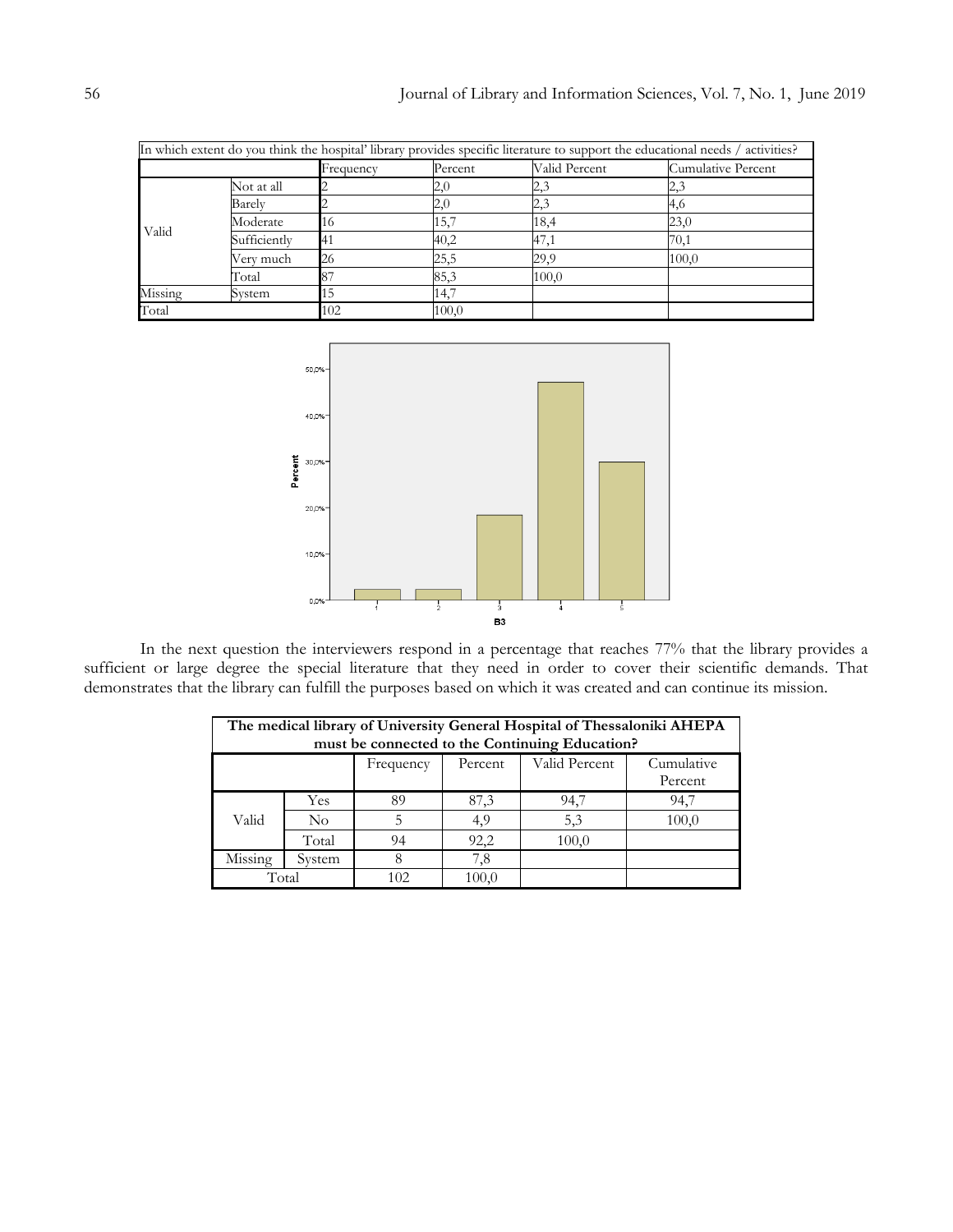

The overwhelming percentage of the library's readers (94, 7%) believes that it should serve the continuing education. The continuing education can help a lot of people to improve their dexterities and to evolve professionally and personally, in various levels.

| How sufficient and up to date do you consider to be the technological equipment of the<br>medical library of University General Hospital of Thessaloniki AHEPA? |            |           |         |               |                    |  |  |  |
|-----------------------------------------------------------------------------------------------------------------------------------------------------------------|------------|-----------|---------|---------------|--------------------|--|--|--|
|                                                                                                                                                                 |            | Frequency | Percent | Valid Percent | Cumulative Percent |  |  |  |
|                                                                                                                                                                 | Not at all | 3         | 2,9     | 3,5           | 3,5                |  |  |  |
|                                                                                                                                                                 | Barely     |           | 6,9     | 8,1           | 11,6               |  |  |  |
| Valid                                                                                                                                                           | Moderate   | 21        | 20,6    | 24,4          | 36,0               |  |  |  |
|                                                                                                                                                                 | Enough     | 44        | 43,1    | 51,2          | 87,2               |  |  |  |
|                                                                                                                                                                 | Verv much  | 11        | 10,8    | 12,8          | 100,0              |  |  |  |
|                                                                                                                                                                 | Total      | 86        | 84,3    | 100,0         |                    |  |  |  |
| Missing                                                                                                                                                         | System     | 16        | 15,7    |               |                    |  |  |  |
| Total                                                                                                                                                           |            | 102       | 100,0   |               |                    |  |  |  |



The percentage which thinks that the technological equipment of the library is enough or very much up to date and sufficient is 64%, one of the lowest in this research. It shows that some of its users are not satisfied with the level of the library's equipment (computers, electronic means etc.) and they wish an upgrade.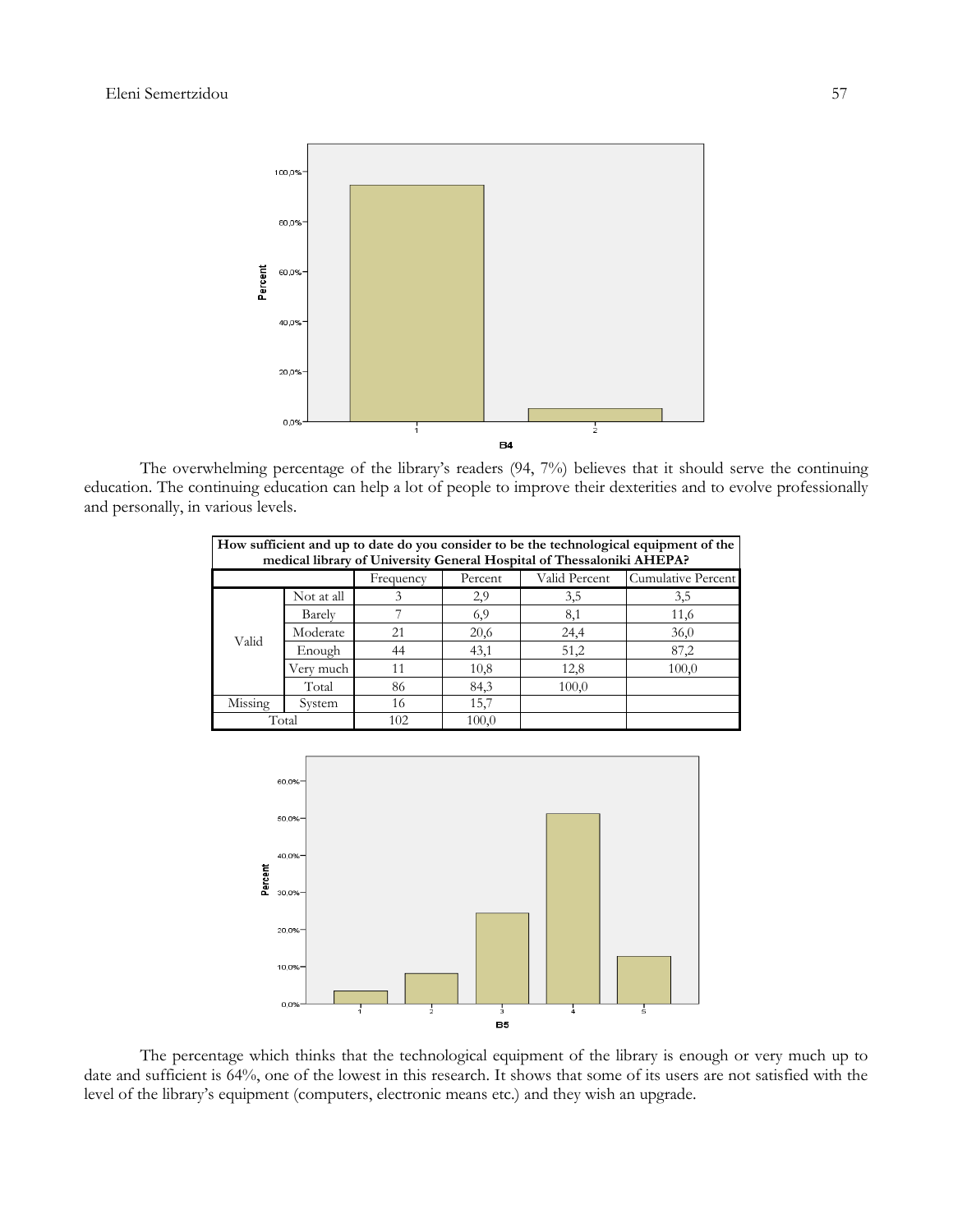| The choice of printed and electronic literature of the medical library of |                                                                              |           |         |               |            |  |  |  |  |
|---------------------------------------------------------------------------|------------------------------------------------------------------------------|-----------|---------|---------------|------------|--|--|--|--|
|                                                                           | University General Hospital of Thessaloniki AHEPA satisfied your information |           |         |               |            |  |  |  |  |
| needs?                                                                    |                                                                              |           |         |               |            |  |  |  |  |
|                                                                           |                                                                              | Frequency | Percent | Valid Percent | Cumulative |  |  |  |  |
|                                                                           |                                                                              |           |         |               | Percent    |  |  |  |  |
|                                                                           | Not at all                                                                   |           | 1,0     | 1,2           | 1,2        |  |  |  |  |
|                                                                           | Barely                                                                       | 7         | 6,9     | 8,1           | 9,3        |  |  |  |  |
| Valid                                                                     | Moderate                                                                     | 10        | 9,8     | 11,6          | 20,9       |  |  |  |  |
|                                                                           | Enough                                                                       | 40        | 39,2    | 46,5          | 67,4       |  |  |  |  |
|                                                                           | Very much                                                                    | 28        | 27,5    | 32,6          | 100,0      |  |  |  |  |
|                                                                           | Total                                                                        | 86        | 84,3    | 100,0         |            |  |  |  |  |
| Missing                                                                   | System                                                                       | 16        | 15,7    |               |            |  |  |  |  |
|                                                                           | Total                                                                        | 102       | 100,0   |               |            |  |  |  |  |



There is the need to give adequate library orientation in order for the user to be able to seek and find in a minimum amount of time the sources he/she needs for his/her assignment. The users of the library understand that because 83, 8% of them states that library orientation is enough or very much necessary in order for them to find the sources they need.

| In what degree do you think that the participation of the medical library of<br>University General Hospital of Thessaloniki AHEPA in the educational activities of the<br>hospital it belongs to is essential? |            |                               |         |               |                    |  |  |  |  |
|----------------------------------------------------------------------------------------------------------------------------------------------------------------------------------------------------------------|------------|-------------------------------|---------|---------------|--------------------|--|--|--|--|
|                                                                                                                                                                                                                |            | Frequency                     | Percent | Valid Percent | Cumulative Percent |  |  |  |  |
|                                                                                                                                                                                                                | Not at all |                               | 1,0     | 1,1           | 1,1                |  |  |  |  |
|                                                                                                                                                                                                                | Barely     | $\mathfrak{D}_{\mathfrak{p}}$ | 2,0     | 2,2           | 3,3                |  |  |  |  |
| Valid                                                                                                                                                                                                          | Moderate   | 4                             | 3,9     | 4,3           | 7,6                |  |  |  |  |
|                                                                                                                                                                                                                | Enough     | 35                            | 34,3    | 38,0          | 45,7               |  |  |  |  |
|                                                                                                                                                                                                                | Very much  | 50                            | 49,0    | 54,3          | 100,0              |  |  |  |  |
|                                                                                                                                                                                                                | Total      | 92                            | 90,2    | 100,0         |                    |  |  |  |  |
| Missing                                                                                                                                                                                                        | System     | 10                            | 9,8     |               |                    |  |  |  |  |
|                                                                                                                                                                                                                | Total      | 102                           | 100,0   |               |                    |  |  |  |  |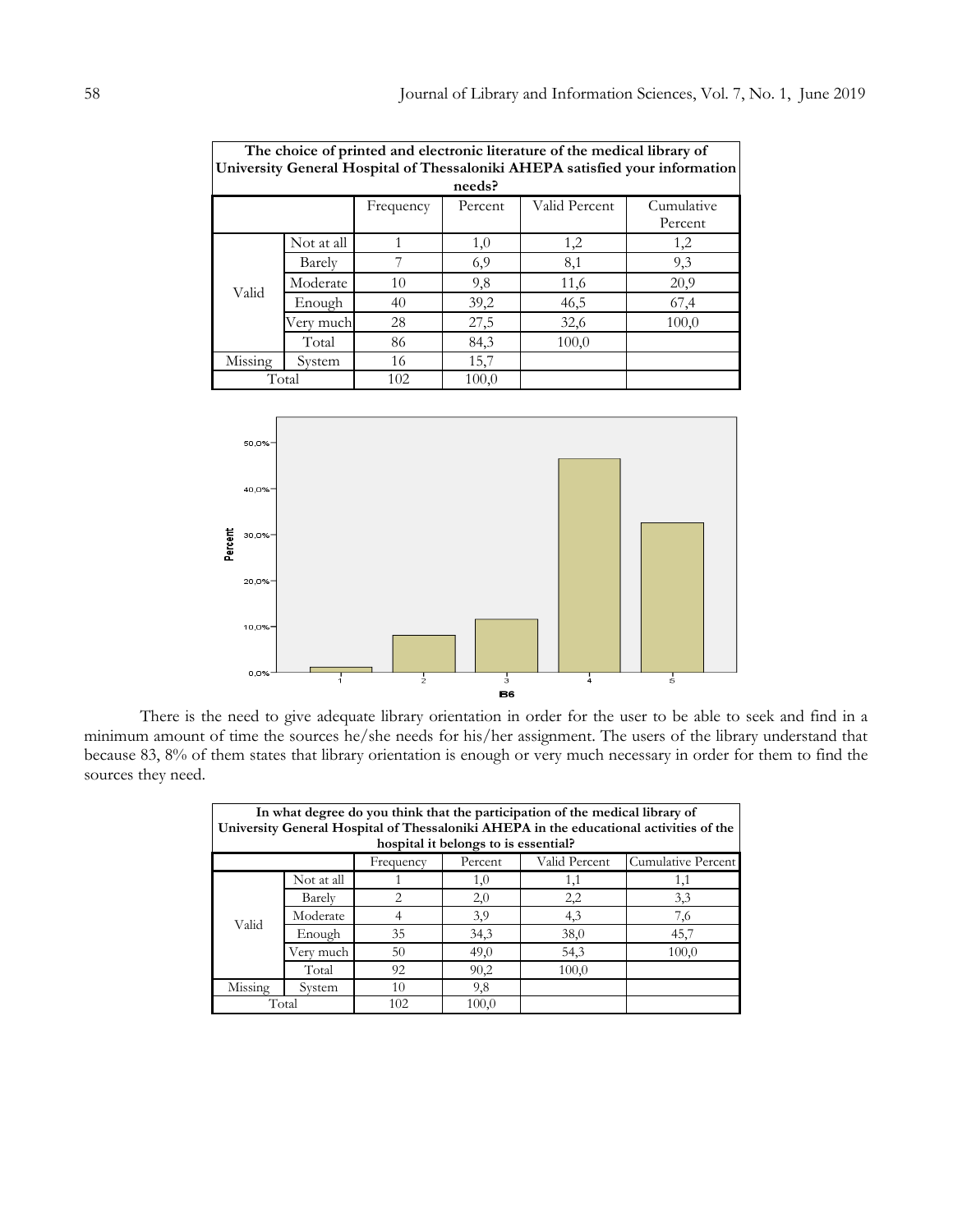

The hospital is still an educational institution where lessons and university lectures are being held. All these educational processes must be supported by the correspondent scientific material, which is usually stored in the library. The participation of the library in the educational processes is desired since the 92, 3% of the users states that they want enough or very much the participation of the library in such processes.

| In what degree do you think that the output of guidelines from the staff of the medical library of<br>University General Hospital of Thessaloniki AHEPA for the formulation strategies of writing,<br>presenting and implementing a scientific paper is essential? |            |     |       |       |       |  |  |  |  |
|--------------------------------------------------------------------------------------------------------------------------------------------------------------------------------------------------------------------------------------------------------------------|------------|-----|-------|-------|-------|--|--|--|--|
| Valid Percent<br>Cumulative Percent<br>Percent<br>Frequency                                                                                                                                                                                                        |            |     |       |       |       |  |  |  |  |
|                                                                                                                                                                                                                                                                    | Not at all |     | 1,0   | 1,1   | 1,1   |  |  |  |  |
|                                                                                                                                                                                                                                                                    | Barely     |     | 1,0   | 1,1   | 2,2   |  |  |  |  |
| Valid                                                                                                                                                                                                                                                              | Moderate   | 9   | 8,8   | 9,7   | 11,8  |  |  |  |  |
|                                                                                                                                                                                                                                                                    | Enough     | 42  | 41,2  | 45,2  | 57,0  |  |  |  |  |
|                                                                                                                                                                                                                                                                    | Very much  | 40  | 39,2  | 43,0  | 100,0 |  |  |  |  |
|                                                                                                                                                                                                                                                                    | Total      | 93  | 91,2  | 100,0 |       |  |  |  |  |
| Missing                                                                                                                                                                                                                                                            | System     | 0   | 8,8   |       |       |  |  |  |  |
| Total                                                                                                                                                                                                                                                              |            | 102 | 100,0 |       |       |  |  |  |  |



One of the functions of a university library is to teach its users the techniques for implementing a scientific paper. The users want that since the 88, 2% of them wishes enough or very much the materialization of such educational programs that will upgrade the role of the library and point out its work.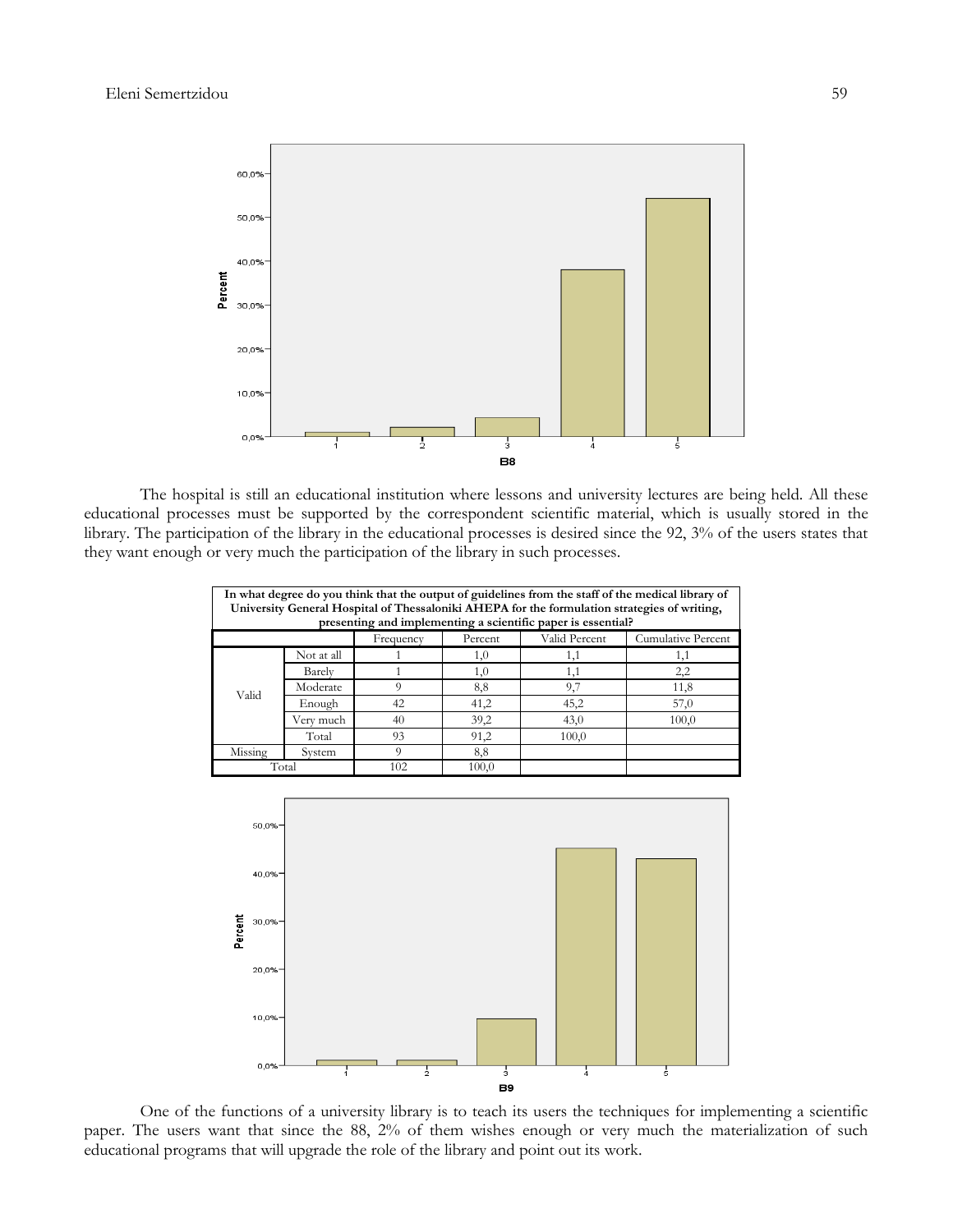| What are your priorities in the literature needs of the library? |                     |           |         |               |                    |  |
|------------------------------------------------------------------|---------------------|-----------|---------|---------------|--------------------|--|
|                                                                  |                     | Frequency | Percent | Valid Percent | Cumulative Percent |  |
| Valid                                                            | Word,<br>PowerPoint | 3         | 2,9     | 3,3           | 3,3                |  |
|                                                                  | PubMed,<br>Medline  | 35        | 34,3    | 38,5          | 41,8               |  |
|                                                                  | Internet            | 10        | 9,8     | 11,0          | 52,7               |  |
|                                                                  | <b>HEAL Link</b>    | 14        | 13,7    | 15,4          | 68,1               |  |
|                                                                  | Automated<br>list   | 29        | 28,4    | 31,9          | 100,0              |  |
|                                                                  | Total               | 91        | 89,2    | 100,0         |                    |  |
| Missing                                                          | System              | 11        | 10,8    |               |                    |  |
| Total                                                            |                     | 102       | 100,0   |               |                    |  |



The library's users focus their main needs in services they can not outside of it on their wholeness or from their home. Because of that users prioritize the access to data bases like PubMed and Medline (38,5 % ), as well as the automated list of the AHEPA's library.

| How sufficient do you think the staff of the medical library of<br>University General Hospital of Thessaloniki AHEPA is as far as its ability to seek out<br>literature is concerned? |            |           |         |               |                    |  |
|---------------------------------------------------------------------------------------------------------------------------------------------------------------------------------------|------------|-----------|---------|---------------|--------------------|--|
|                                                                                                                                                                                       |            | Frequency | Percent | Valid Percent | Cumulative Percent |  |
| Valid                                                                                                                                                                                 | Not at all | 3         | 2,9     | 3,4           | 3,4                |  |
|                                                                                                                                                                                       | Barely     | 2         | 2,0     | 2,2           | 5,6                |  |
|                                                                                                                                                                                       | Moderate   | 12        | 11,8    | 13,5          | 19,1               |  |
|                                                                                                                                                                                       | Enough     | 26        | 25,5    | 29,2          | 48,3               |  |
|                                                                                                                                                                                       | Very much  | 46        | 45,1    | 51,7          | 100,0              |  |
|                                                                                                                                                                                       | Total      | 89        | 87,3    | 100,0         |                    |  |
| Missing                                                                                                                                                                               | System     | 13        | 12,7    |               |                    |  |
| Total                                                                                                                                                                                 |            | 102       | 100,0   |               |                    |  |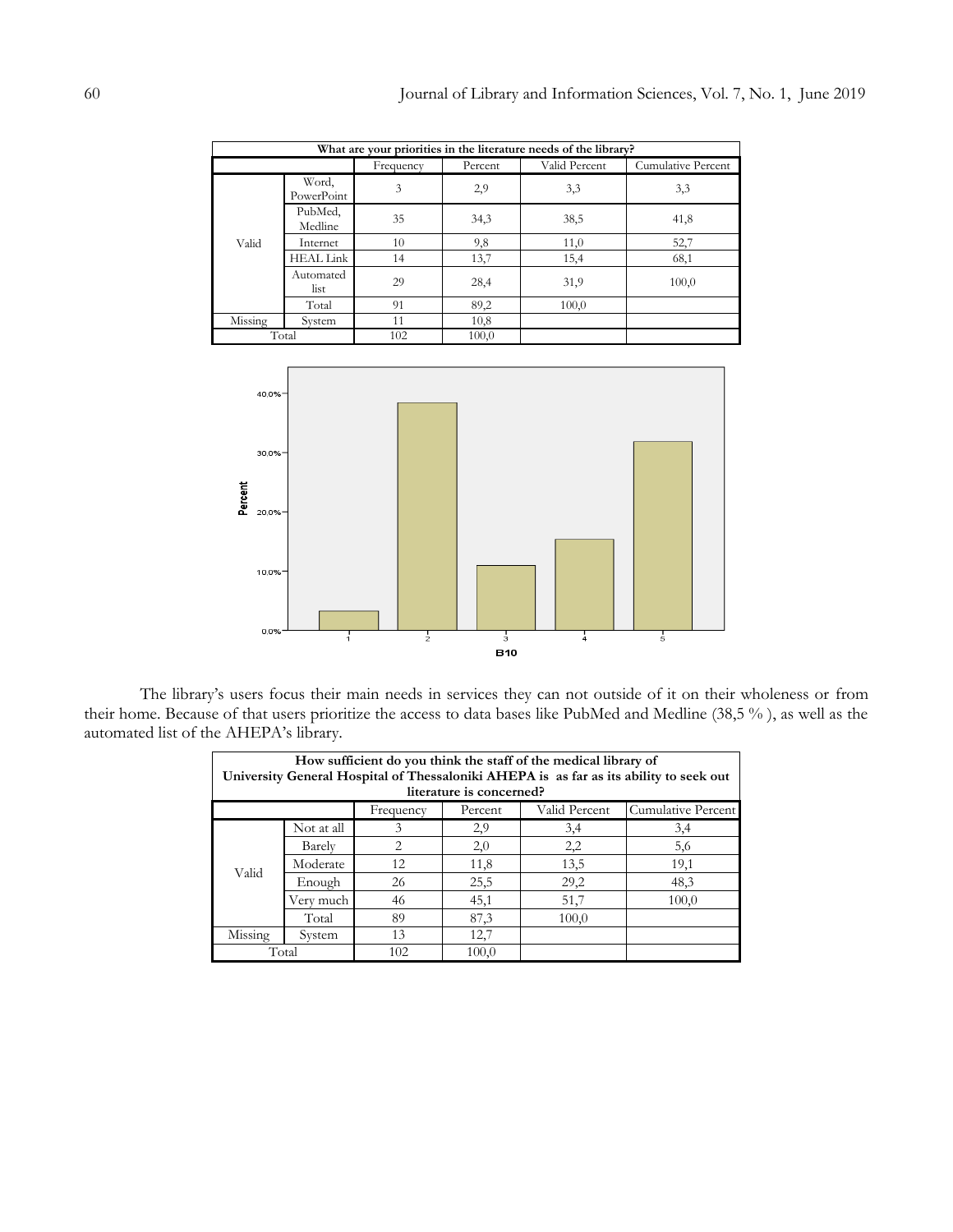

The library staff plays a crucial role in the final experience the user shapes from it. The staff must be able to help those who need assistance in finding literature. This need is recognized by the users since 79, 9% of them consider the ability of the staff to find the literature enough or very much important to them.

| Do you believe that the staff of the medical library of University General Hospital of<br>Thessaloniki AHEPA reduced the time you devote in finding the necessary information? |                                           |                  |               |               |                           |
|--------------------------------------------------------------------------------------------------------------------------------------------------------------------------------|-------------------------------------------|------------------|---------------|---------------|---------------------------|
|                                                                                                                                                                                |                                           | Frequency        | Percent       | Valid Percent | <b>Cumulative Percent</b> |
|                                                                                                                                                                                | Not at all                                | 20               | 19,6          | 22,7          | 22,7                      |
| Valid                                                                                                                                                                          | Barely                                    | 6                | 5,9           | 6,8           | 29,5                      |
|                                                                                                                                                                                | Moderate                                  | $\overline{7}$   | 6,9           | 8,0           | 37,5                      |
|                                                                                                                                                                                | Enough                                    | 23               | 22,5          | 26,1          | 63,6                      |
|                                                                                                                                                                                | Very much                                 | 32               | 31,4          | 36,4          | 100,0                     |
|                                                                                                                                                                                | Total                                     | 88               | 86,3          | 100,0         |                           |
| Missing                                                                                                                                                                        | System                                    | 14               | 13,7          |               |                           |
|                                                                                                                                                                                | Total                                     | 102              | 100,0         |               |                           |
| Percent                                                                                                                                                                        | 40,0%=<br>30,0%<br>20,0%<br>10,0%<br>0,0% | $rac{1}{2}$<br>i | $\frac{1}{3}$ | $\frac{1}{4}$ | 5                         |
|                                                                                                                                                                                |                                           |                  |               |               |                           |
|                                                                                                                                                                                |                                           |                  | <b>B12</b>    |               |                           |

The users were asked about the usefulness of the library's staff. Although the 62,5% of them responded that the staff helped enough or very much, the 22, 7% stated that there did not make much difference if there was no staff to provide assistance, something that should alert the library and its staff.